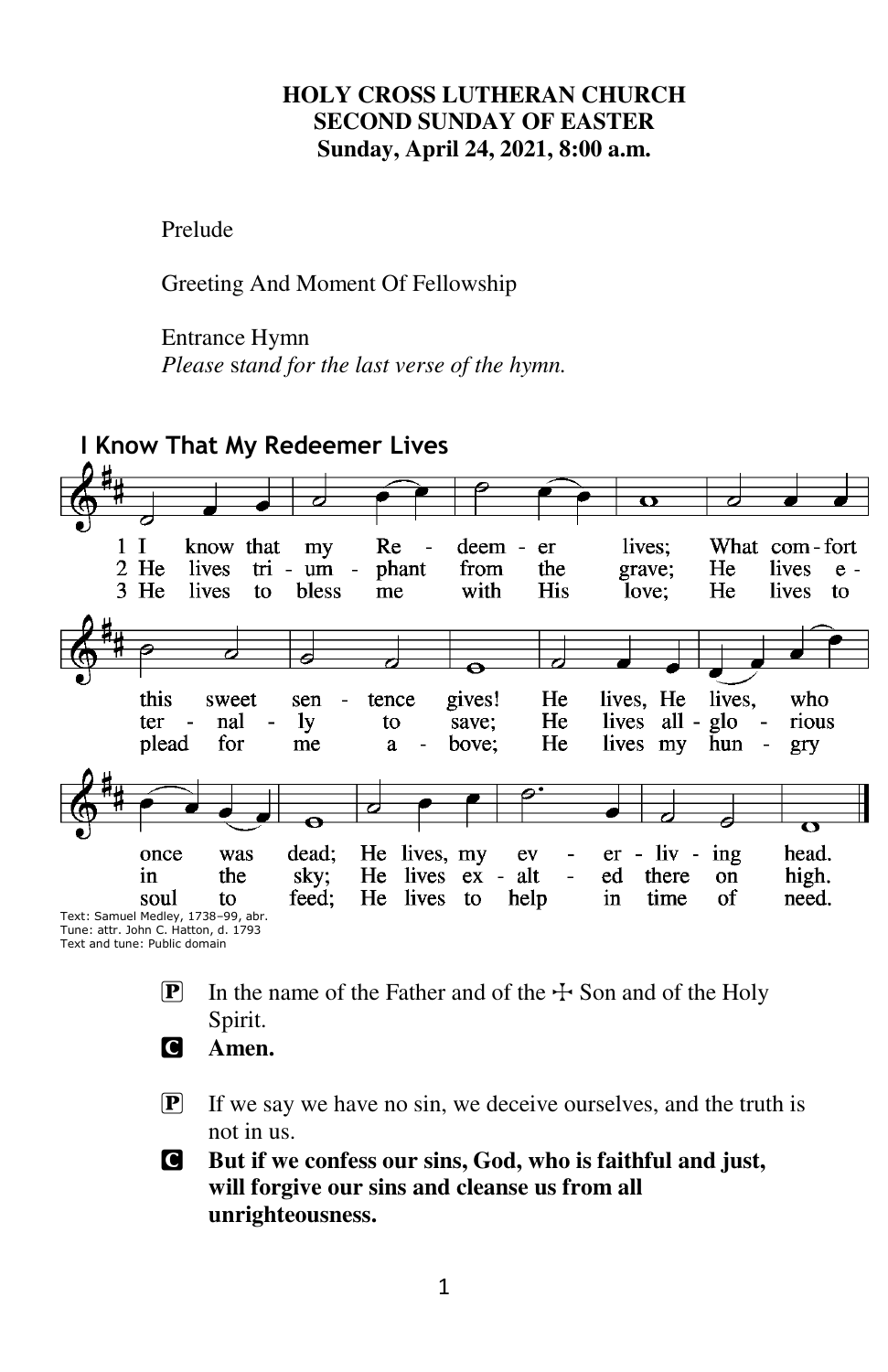*Silence for reflection on God's Word and for self-examination.* 

- $\mathbf{P}$  Let us then confess our sins to God our Father.
- C **Most merciful God, we confess that we are by nature sinful and unclean. We have sinned against You in thought, word, and deed, by what we have done and by what we have left undone. We have not loved You with our whole heart; we have not loved our neighbors as ourselves. We justly deserve Your present and eternal punishment. For the sake of Your Son, Jesus Christ, have mercy on us. Forgive us, renew us, and lead us, so that we may delight in Your will and walk in Your ways to the glory of Your holy name. Amen.**
- P Almighty God in His mercy has given His Son to die for you and for His sake forgives you all your sins. As a called and ordained servant of Christ, and by His authority, I therefore forgive you all your sins in the name of the Father and of the  $\pm$  Son and of the Holy Spirit.
- C **Amen.**

# Service of the Word

#### **Introit**



 $\bf{P}$  Like newborn infants, long for the pure spiritual milk, that by it you may grow up to sal- | vation—\*

C **if indeed you have tasted that the | Lord is good.** 

 $\overline{P}$  Oh give thanks to the LORD; call up- on his name;\*

C **make known his deeds among the | peoples!** 

 $\mathbf{P}$  Sing to him, sing prais-  $\mathbf{\parallel}$  es to him;\*

C **tell of all his | wondrous works!** 

 $\overline{P}$  Glory in his | holy name;\*

C **let the hearts of those who seek the |LORD rejoice!** 

P Seek the LORD| and his strength;\*

C **seek his presence con- | tinually!** 

 $\boxed{\mathbf{P}}$  Remember the wondrous works that  $\boxed{\mathbf{h}}$  he has done.\*

C **his miracles, and the judgments he | uttered.** 

 $\mathbf{P}$  He remembers his covenant for- | ever,\*

C **the word that he commanded, for a thousand gener- | ations.**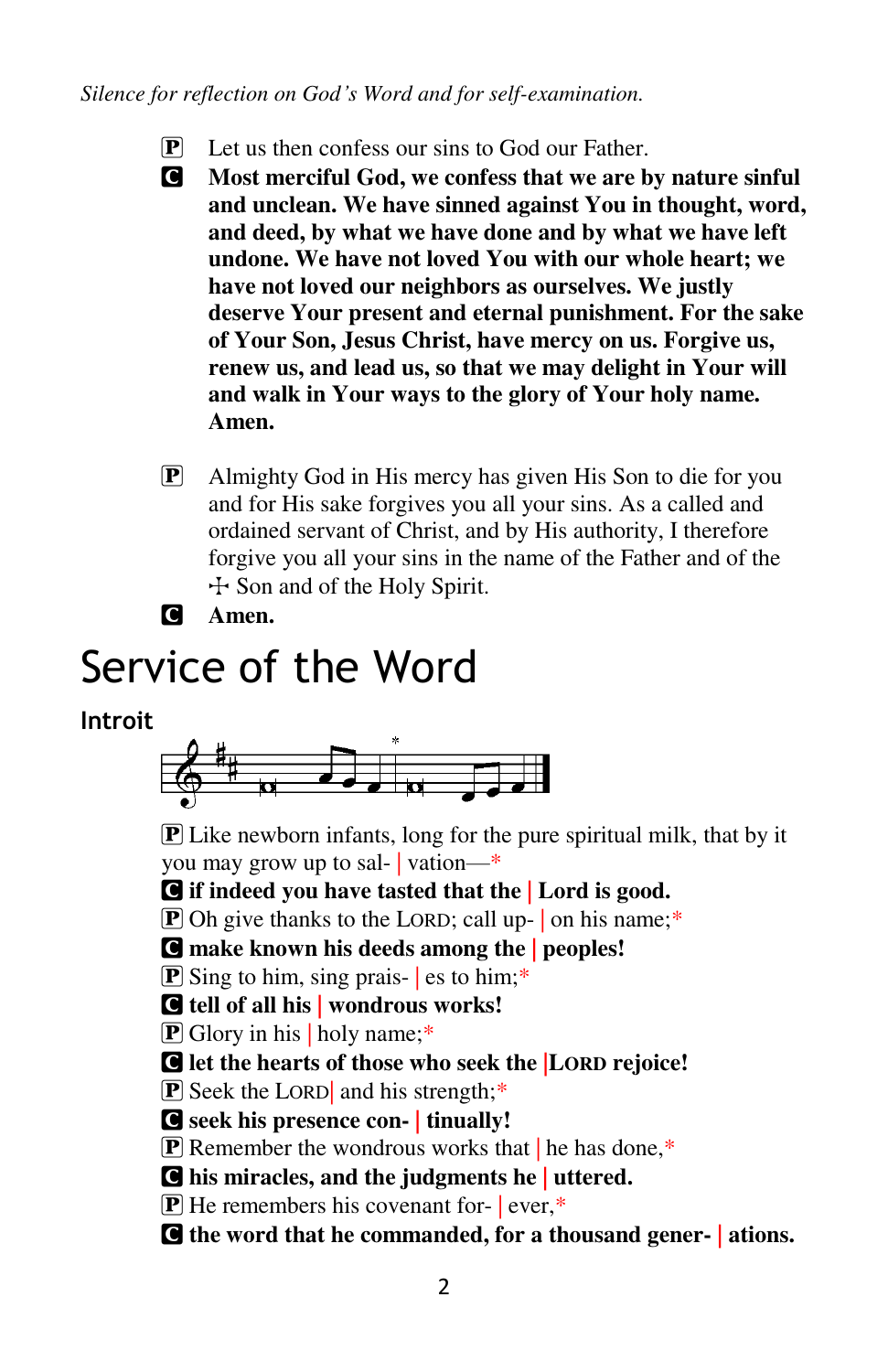**P** Glory be to the Father and to the Son<sup>\*</sup>

C **and to the Holy | Spirit;** 

 $\boxed{\mathbf{P}}$  as it was in the be- | ginning,\*

C **is now, and will be forever. | Amen.** 

 $\bf{P}$  Like newborn infants, long for the pure spiritual milk, that by it you may grow up to sal- | vation—\*

C **if indeed you have tasted that the | Lord is good.** 

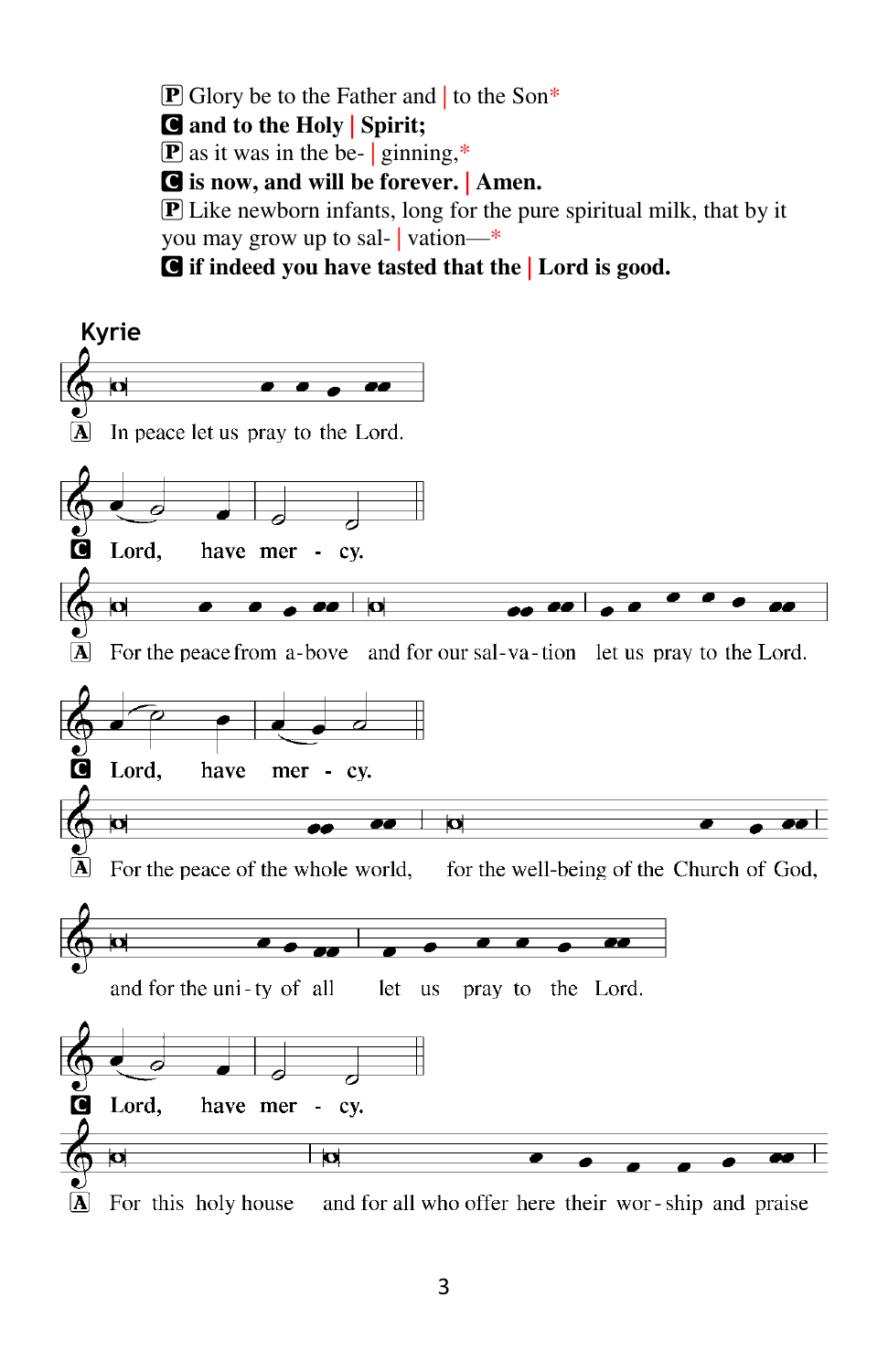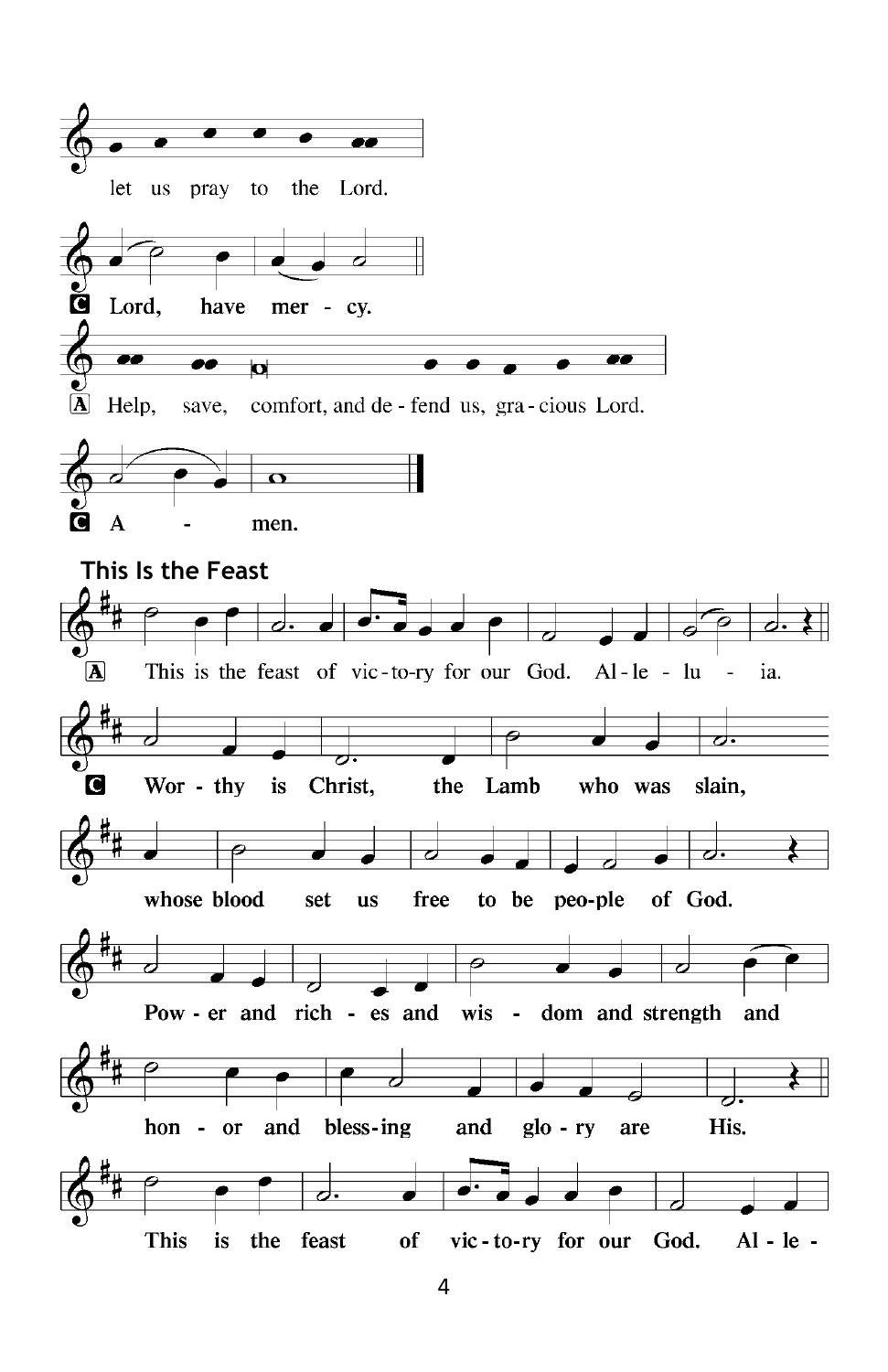

#### **Salutation and Collect of the Day**

 $\overline{P}$  The Lord be with you.

#### C **And also with you.**

 $\overline{P}$  Let us pray.

Almighty God, grant that we who have celebrated the Lord's resurrection may by Your grace confess in our life and conversation that Jesus is Lord and God; through the same Jesus Christ, Your Son, who lives and reigns with You and the Holy Spirit, one God, now and forever.

C **Amen.** 

*Sit*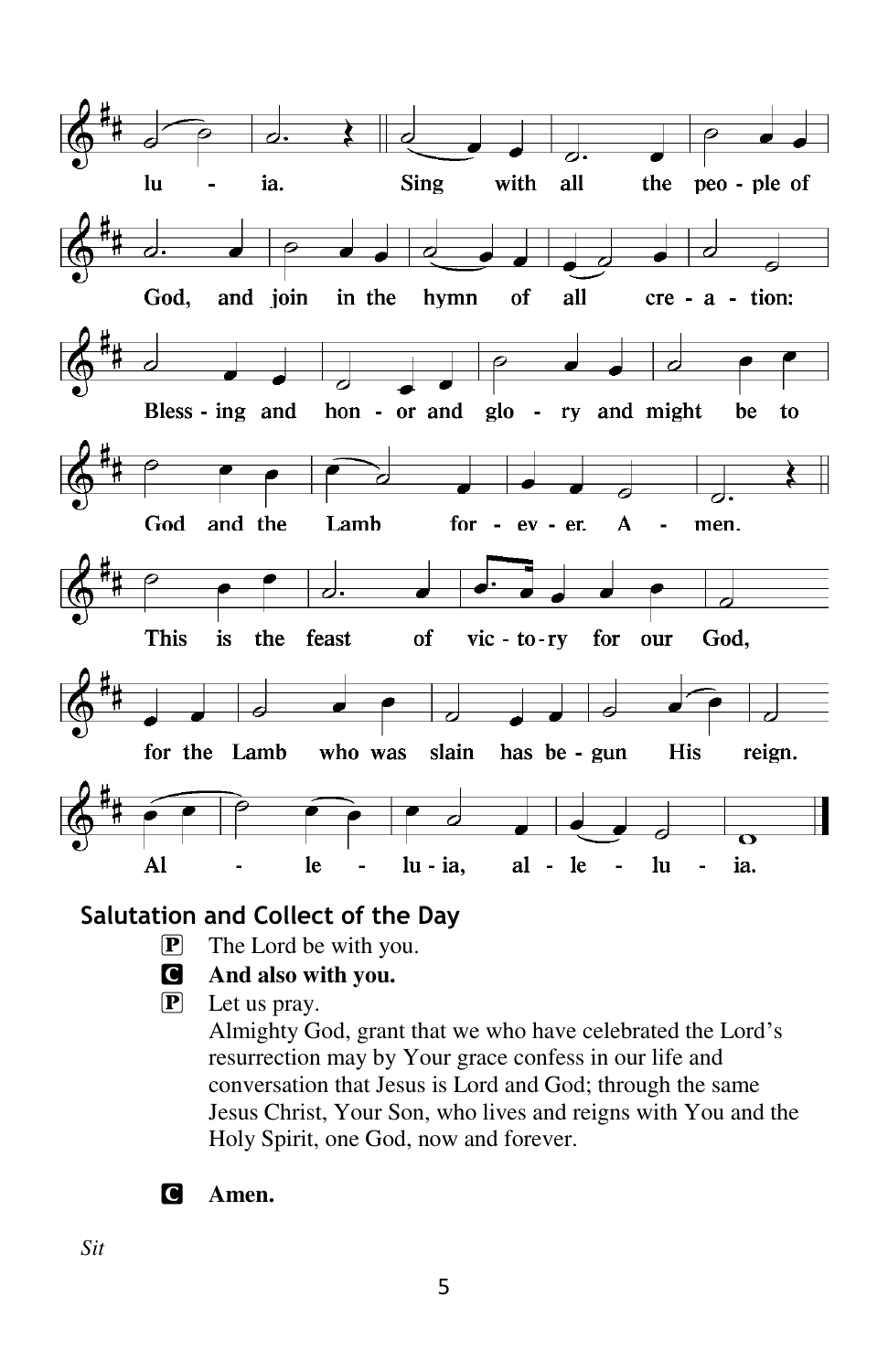#### **First Reading** *Acts 5:12–32*

<sup>12</sup>Now many signs and wonders were regularly done among the people by the hands of the apostles. And they were all together in Solomon's Portico. <sup>13</sup>None of the rest dared join them, but the people held them in high esteem. <sup>14</sup>And more than ever believers were added to the Lord, multitudes of both men and women, <sup>15</sup>so that they even carried out the sick into the streets and laid them on cots and mats, that as Peter came by at least his shadow might fall on some of them. <sup>16</sup>The people also gathered from the towns around Jerusalem, bringing the sick and those afflicted with unclean spirits, and they were all healed.

 $17$ But the high priest rose up, and all who were with him (that is, the party of the Sadducees), and filled with jealousy <sup>18</sup>they arrested the apostles and put them in the public prison. <sup>19</sup>But during the night an angel of the Lord opened the prison doors and brought them out, and said, <sup>20</sup>"Go and stand in the temple and speak to the people all the words of this Life."<sup>21</sup>And when they heard this, they entered the temple at daybreak and began to teach.

Now when the high priest came, and those who were with him, they called together the council and all the senate of Israel and sent to the prison to have them brought. <sup>22</sup>But when the officers came, they did not find them in the prison, so they returned and reported, <sup>23</sup>"We found the prison securely locked and the guards standing at the doors, but when we opened them we found no one inside." <sup>24</sup>Now when the captain of the temple and the chief priests heard these words, they were greatly perplexed about them, wondering what this would come to.  $^{25}$ And someone came and told them, "Look! The men whom you put in prison are standing in the temple and teaching the people." <sup>26</sup>Then the captain with the officers went and brought them, but not by force, for they were afraid of being stoned by the people.

<sup>27</sup>And when they had brought them, they set them before the council. And the high priest questioned them, <sup>28</sup>saying, "We strictly charged you not to teach in this name, yet here you have filled Jerusalem with your teaching, and you intend to bring this man's blood upon us."<sup>29</sup>But Peter and the apostles answered, "We must obey God rather than men. <sup>30</sup>The God of our fathers raised Jesus, whom you killed by hanging him on a tree. <sup>31</sup>God exalted him at his right hand as Leader and Savior, to give repentance to Israel and forgiveness of sins. <sup>32</sup>And we are witnesses to these things, and so is the Holy Spirit, whom God has given to those who obey him."

- A This is the Word of the Lord.
- C **Thanks be to God.**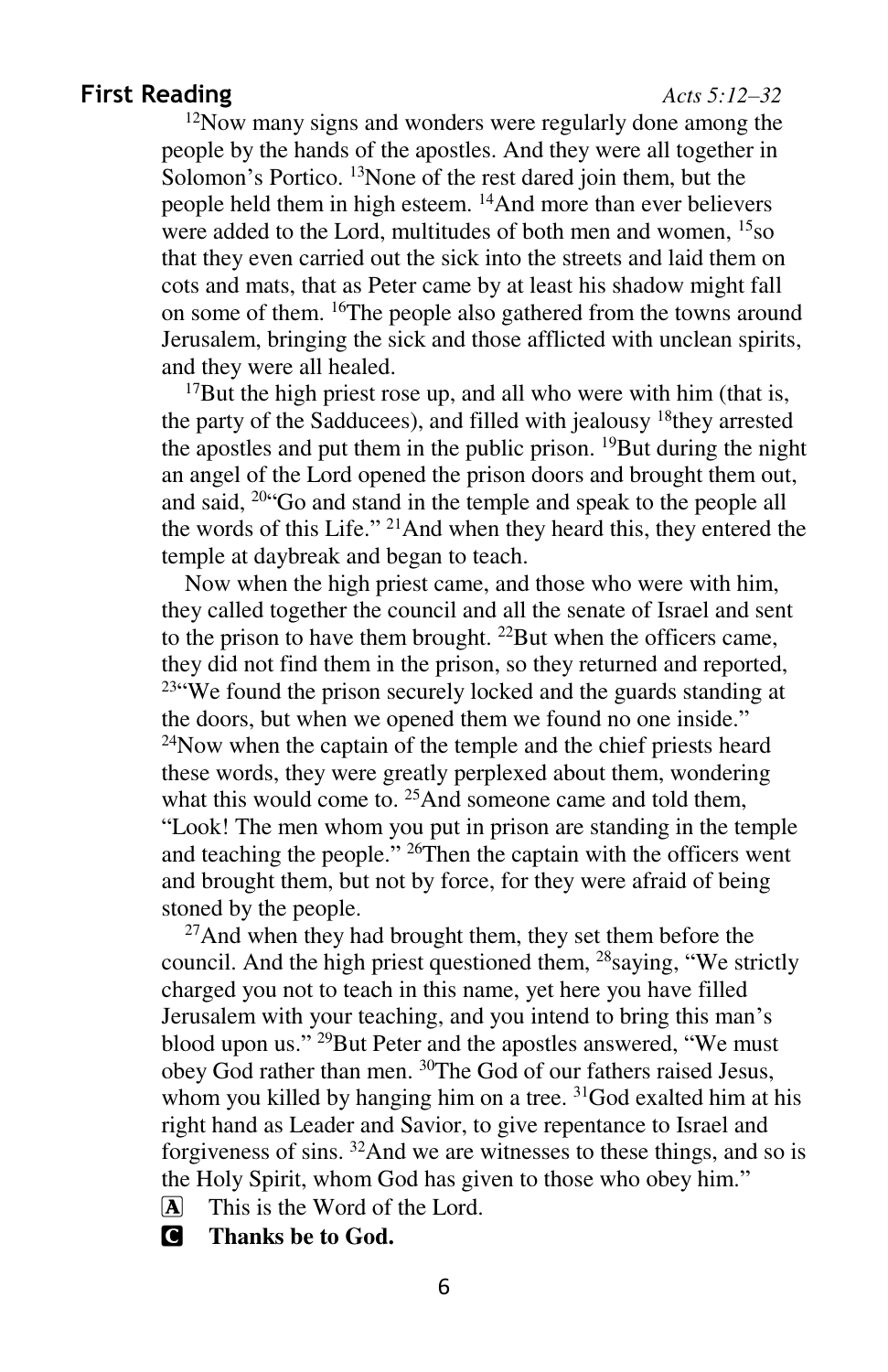4 John to the seven churches that are in Asia:

Grace to you and peace from him who is and who was and who is to come, and from the seven spirits who are before his throne, <sup>5</sup>and from Jesus Christ the faithful witness, the firstborn of the dead, and the ruler of kings on earth.

To him who loves us and has freed us from our sins by his blood <sup>6</sup> and made us a kingdom, priests to his God and Father, to him be glory and dominion forever and ever. Amen. <sup>7</sup>Behold, he is coming with the clouds, and every eye will see him, even those who pierced him, and all tribes of the earth will wail on account of him. Even so. Amen.

<sup>8"</sup>I am the Alpha and the Omega," says the Lord God, "who is and who was and who is to come, the Almighty."

9 I, John, your brother and partner in the tribulation and the kingdom and the patient endurance that are in Jesus, was on the island called Patmos on account of the word of God and the testimony of Jesus. <sup>10</sup>I was in the Spirit on the Lord's day, and I heard behind me a loud voice like a trumpet  $\frac{11}{1}$ saying, "Write what you see in a book and send it to the seven churches, to Ephesus and to Smyrna and to Pergamum and to Thyatira and to Sardis and to Philadelphia and to Laodicea."

 $12$ Then I turned to see the voice that was speaking to me, and on turning I saw seven golden lampstands, <sup>13</sup> and in the midst of the lampstands one like a son of man, clothed with a long robe and with a golden sash around his chest. <sup>14</sup>The hairs of his head were white like wool, as white as snow. His eyes were like a flame of fire, <sup>15</sup>his feet were like burnished bronze, refined in a furnace, and his voice was like the roar of many waters. <sup>16</sup>In his right hand he held seven stars, from his mouth came a sharp two-edged sword, and his face was like the sun shining in full strength.

<sup>17</sup>When I saw him, I fell at his feet as though dead. But he laid his right hand on me, saying, "Fear not, I am the first and the last,  $18$  and the living one. I died, and behold I am alive forevermore, and I have the keys of Death and Hades.

A This is the Word of the Lord.

C **Thanks be to God.** 

*Stand*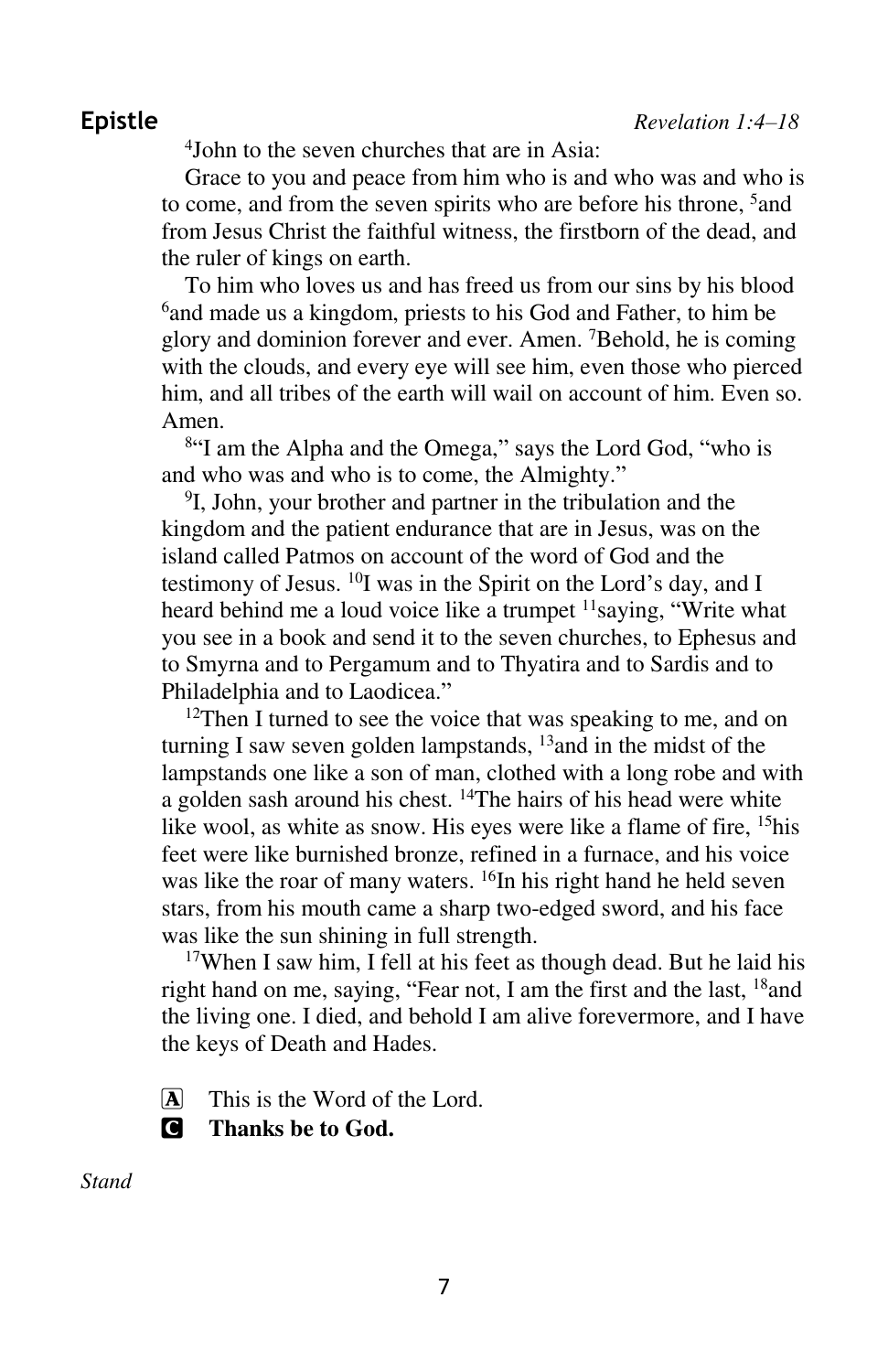

#### **Holy Gospel**

 $\boxed{\mathbf{P}}$  The Holy Gospel according to St. John, the twentieth chapter.



<sup>19</sup>On the evening of that day, the first day of the week, the doors being locked where the disciples were for fear of the Jews, Jesus came and stood among them and said to them, "Peace be with you."  $20$ When he had said this, he showed them his hands and his side. Then the disciples were glad when they saw the Lord. <sup>21</sup> Jesus said to them again, "Peace be with you. As the Father has sent me, even so I am sending you." <sup>22</sup>And when he had said this, he breathed on them and said to them, "Receive the Holy Spirit. <sup>23</sup>If you forgive the sins of anyone, they are forgiven; if you withhold forgiveness from anyone, it is withheld."

<sup>24</sup>Now Thomas, one of the Twelve, called the Twin, was not with them when Jesus came.  $25$ So the other disciples told him, "We have seen the Lord." But he said to them, "Unless I see in his hands the mark of the nails, and place my finger into the mark of the nails, and place my hand into his side, I will never believe."

 $^{26}$ Eight days later, his disciples were inside again, and Thomas was with them. Although the doors were locked, Jesus came and stood among them and said, "Peace be with you." <sup>27</sup>Then he said to Thomas, "Put your finger here, and see my hands; and put out your hand, and place it in my side. Do not disbelieve, but believe." <sup>28</sup>Thomas answered him, "My Lord and my God!"<sup>29</sup>Jesus said to him, "Have you believed because you have seen me? Blessed are those who have not seen and yet have believed."

30Now Jesus did many other signs in the presence of the disciples,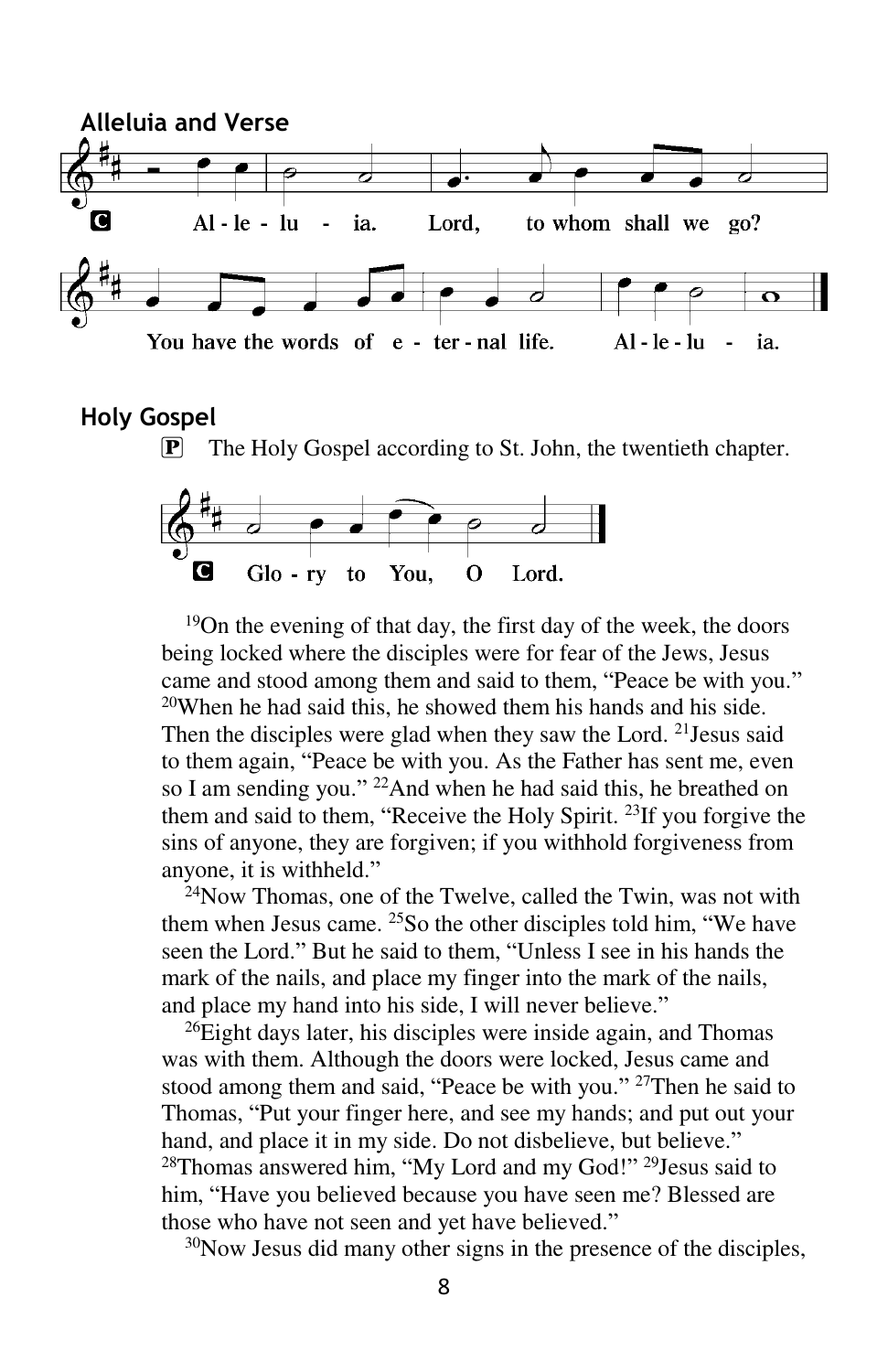which are not written in this book;  $31$  but these are written so that you may believe that Jesus is the Christ, the Son of God, and that by believing you may have life in his name.

P This is the Gospel of the Lord.



*Sit* 



Text: © 1960 World Library Publications. Used by permission: LSB Hymn License no. 110000854 Tune: Public domain

# **Sermon Pastor Matt Wallis**

*Stand* 

**Apostles' Creed** 

C **I believe in God, the Father Almighty, maker of heaven and earth.** 

> **And in Jesus Christ, His only Son, our Lord, who was conceived by the Holy Spirit,**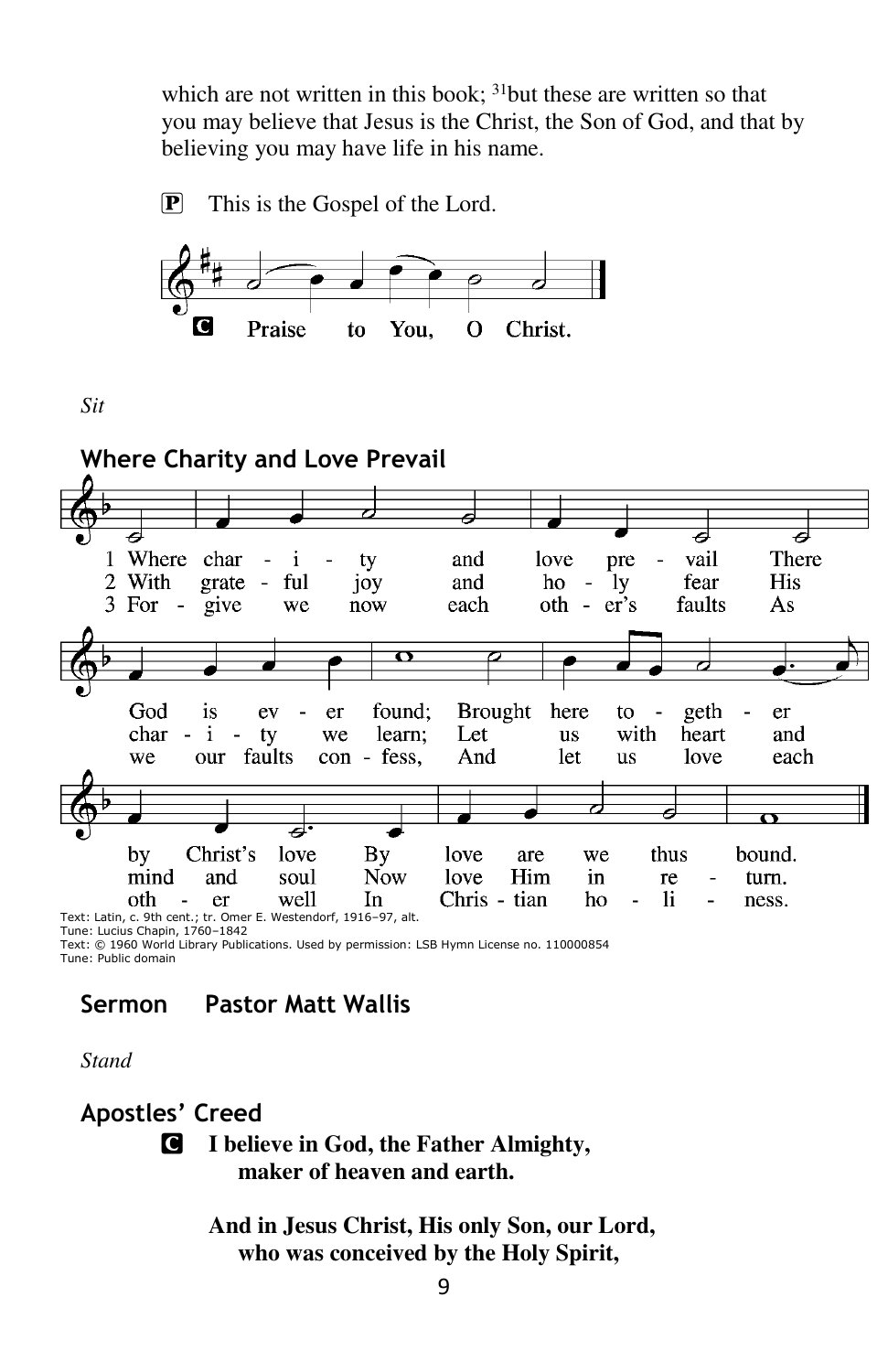**born of the virgin Mary, suffered under Pontius Pilate, was crucified, died and was buried. He descended into hell. The third day He rose again from the dead. He ascended into heaven and sits at the right hand of God the Father Almighty. From thence He will come to judge the living and the dead.** 

**I believe in the Holy Spirit, the holy Christian Church, the communion of saints, the forgiveness of sins, the resurrection of the body,**  and the life  $\pm$  everlasting. Amen.

### **Prayer of the Church**

Let us pray for the whole people of God in Christ Jesus and for all people according to their needs.

*After each portion of the prayers:* 

 $\mathbf{P}$  Lord, in your mercy,



C **hear our prayer.** 

#### *The prayers conclude:*

- $\boxed{\mathbf{P}}$  Into your hands, O Lord, we commend all for whom we pray, trusting in your mercy; through your Son, Jesus Christ, our Lord.
- C **Amen**

*Sit* 

# **Offering**

*Stand*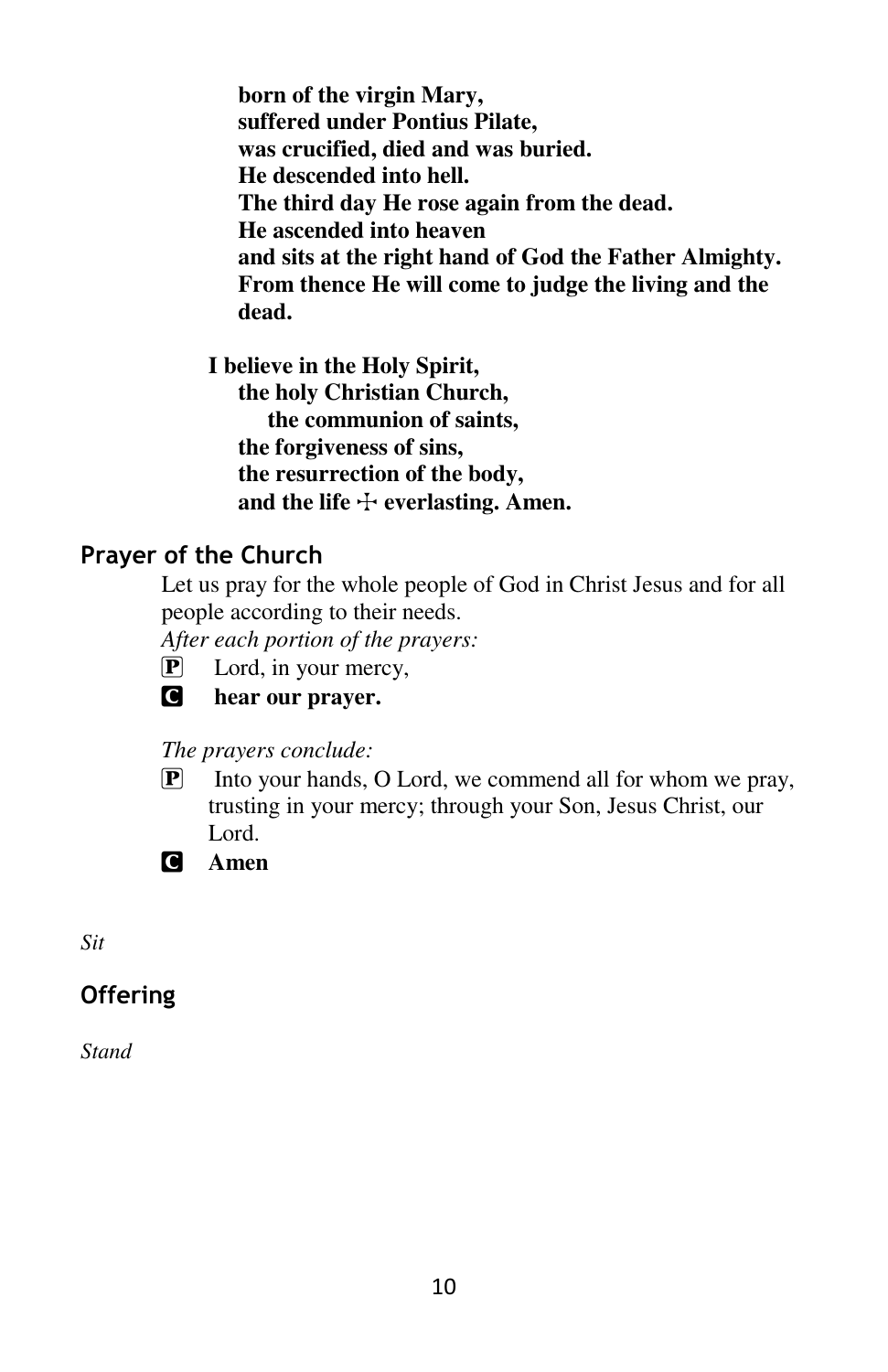

# Service of the Sacrament

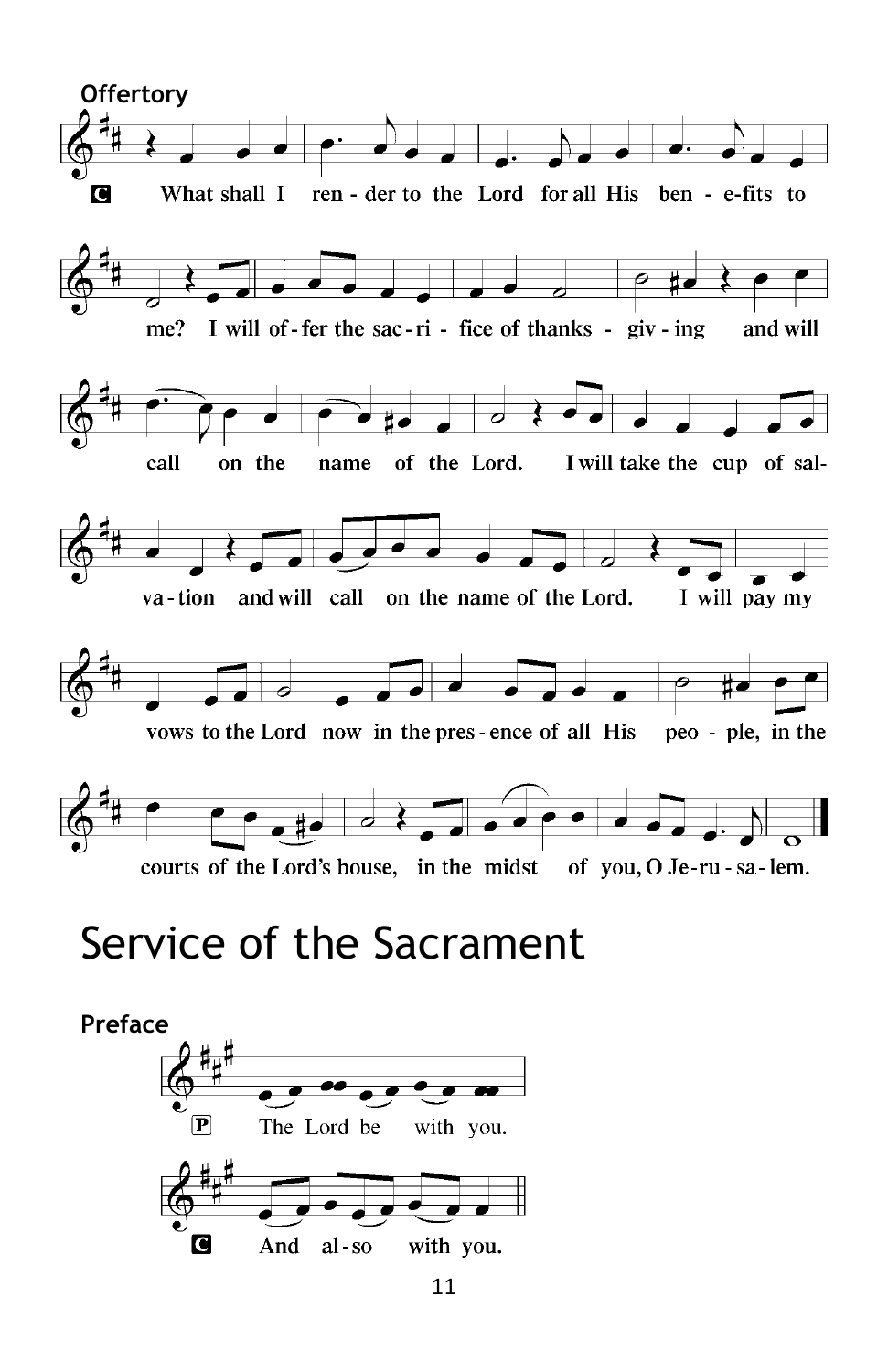

 $\mathbf{P}$  It is truly good, right, and salutary that we should at all times and in all places give thanks to You, holy Lord, almighty Father, everlasting God. And most especially are we bound to praise You on this day for the glorious resurrection of Your Son, Jesus Christ, the very Paschal Lamb, who was sacrificed for us and bore the sins of the world. By His dying He has destroyed death, and by His rising again He has restored to us everlasting life. Therefore with Mary Magdalene, Peter and John, and with all the witnesses of the resurrection, with angels and archangels, and with all the company of heaven we laud and magnify Your glorious name, evermore praising You and saying:

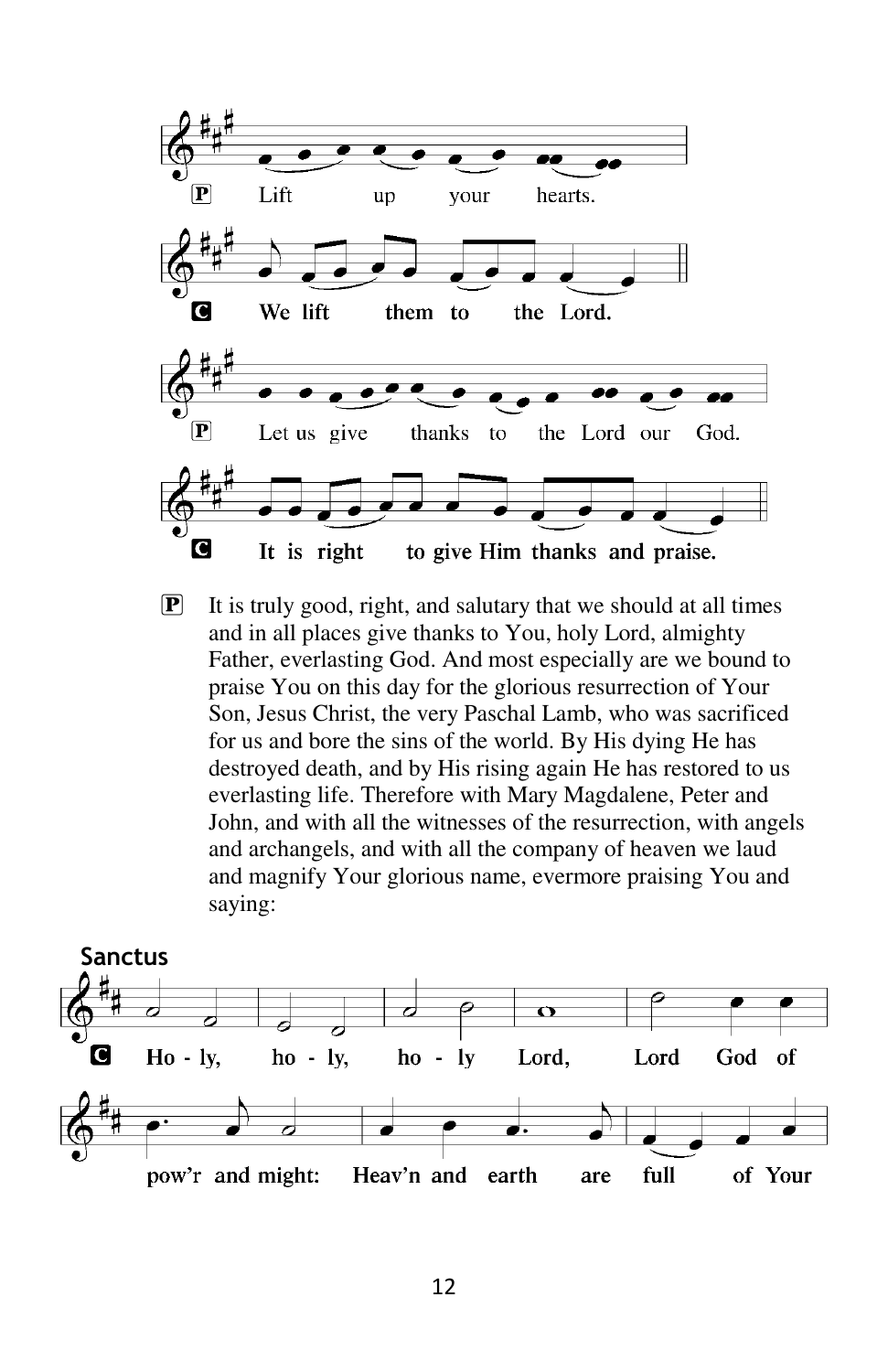

**Prayer of Thanksgiving**

P Blessed are You, Lord of heaven and earth, for You have had mercy on those whom You created and sent Your onlybegotten Son into our flesh to bear our sin and be our Savior. With repentant joy we receive the salvation accomplished for us by the all-availing sacrifice of His body and His blood on the cross.

Gathered in the name and the remembrance of Jesus, we beg You, O Lord, to forgive, renew, and strengthen us with Your Word and Spirit. Grant us faithfully to eat His body and drink His blood as He bids us do in His own testament. Gather us together, we pray, from the ends of the earth to celebrate with all the faithful the marriage feast of the Lamb in His kingdom, which has no end. Graciously receive our prayers; deliver and preserve us. To You alone, O Father, be all glory, honor, and worship, with the Son and the Holy Spirit, one God, now and forever.

C **Amen.** 

# **The Words of Our Lord**

P Our Lord Jesus Christ, on the night when He was betrayed, took bread, and when He had given thanks, He broke it and gave it to the disciples and said: "Take, eat; this is  $My + body$ , which is given for you. This do in remembrance of Me."

In the same way also He took the cup after supper, and when He had given thanks, He gave it to them, saying: "Drink of it, all of you; this cup is the new testament in My  $\pm$  blood, which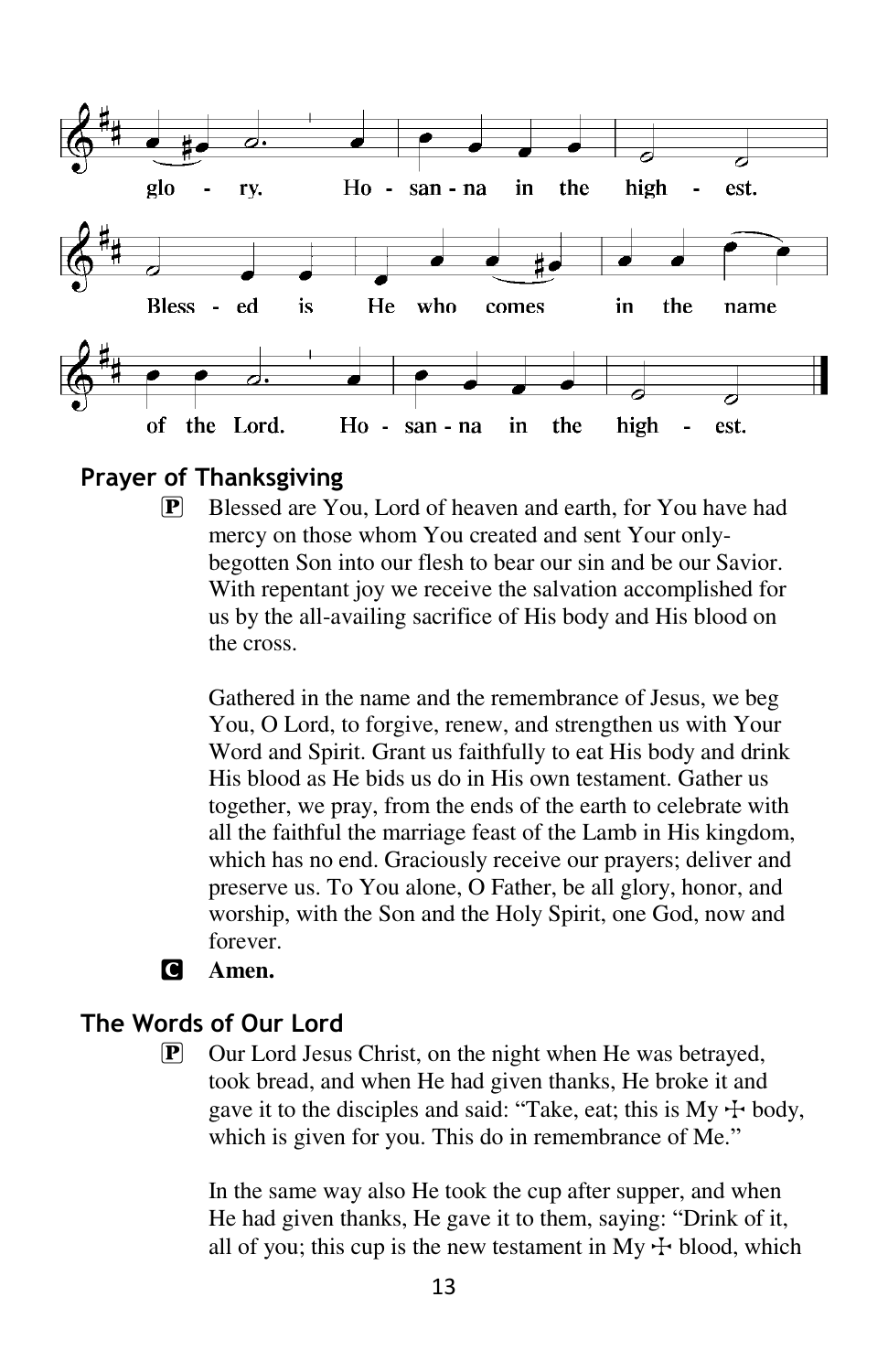is shed for you for the forgiveness of sins. This do, as often as you drink it, in remembrance of Me."

# **Proclamation of Christ**

- $\boxed{\mathbf{P}}$  As often as we eat this bread and drink this cup, we proclaim the Lord's death until He comes.
- C **Amen. Come, Lord Jesus.**
- P O Lord Jesus Christ, only Son of the Father, in giving us Your body and blood to eat and to drink, You lead us to remember and confess Your holy cross and passion, Your blessed death, Your rest in the tomb, Your resurrection from the dead, Your ascension into heaven, and Your coming for the final judgment. So remember us in Your kingdom and teach us to pray:

# **Lord's Prayer**

C **Our Father who art in heaven, hallowed be Thy name, Thy kingdom come, Thy will be done on earth as it is in heaven; give us this day our daily bread; and forgive us our trespasses as we forgive those who trespass against us; and lead us not into temptation, but deliver us from evil. For Thine is the kingdom and the power and the glory forever and ever. Amen.** 

#### **Pax Domini**

- $\left[ \mathbf{P} \right]$  The peace of the Lord be with you always.
- C **Amen.**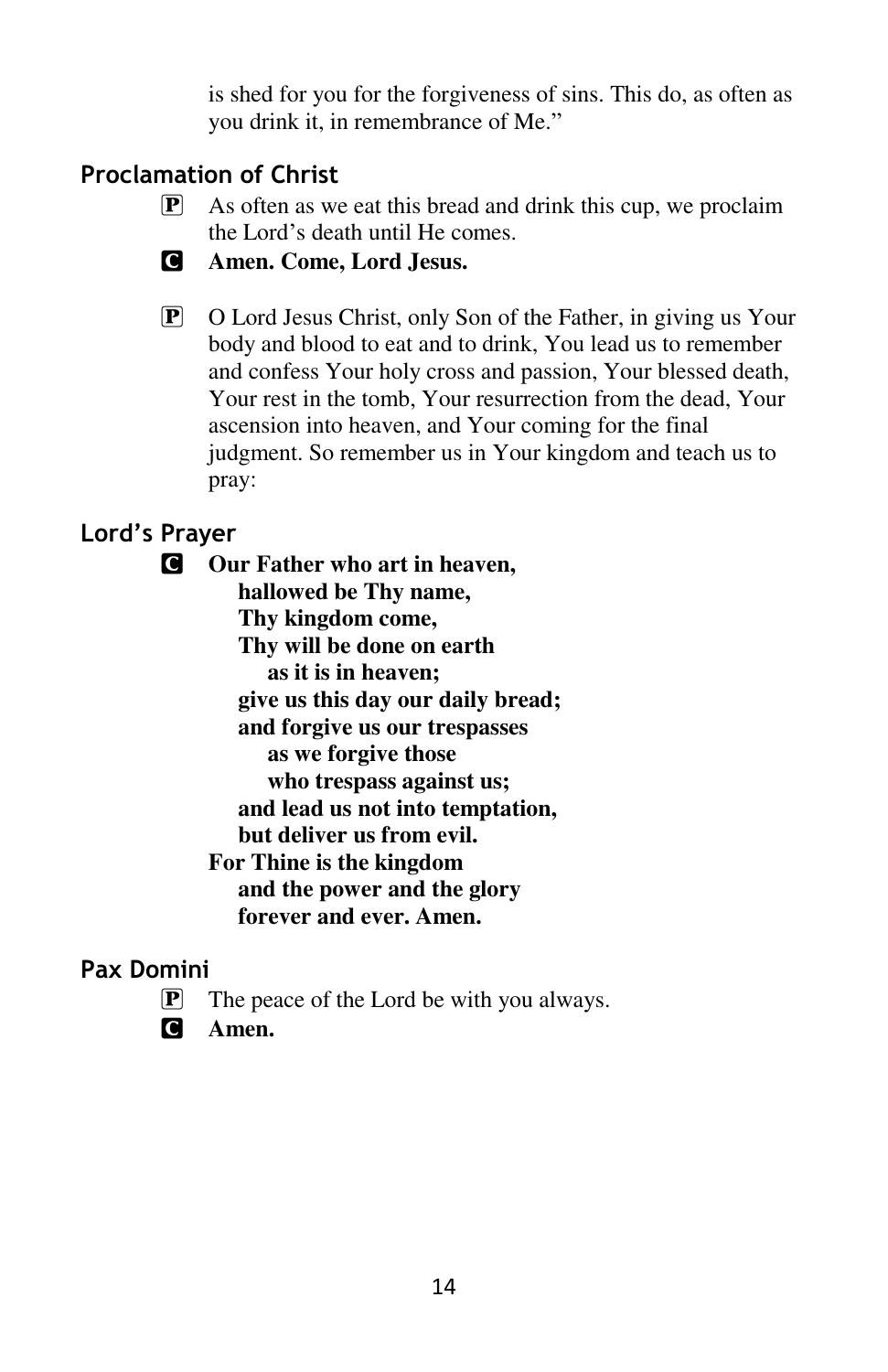

*Sit* 

#### **Communion Distribution**

Holy Cross believes that the Lord's Supper is a gift of Jesus to His church. The apostle Paul wrote, "Let a man examine himself, and so eat of the bread and drink of the cup. For any one who eats and drinks without discerning the body eats and drinks judgment upon himself." (I Corinthians 11:28-29). Out of loving concern for those that commune and from our understanding of the Bible and the Lutheran Confessions, we request that those who commune here:

1. Be baptized Christians

2. Should have received special instruction on the essence and significance of the Lord's Supper.

3. Are mature enough to examine themselves, recognizing their sin and their need for God's grace through this special means.

4. Profess the "real presence" of Christ in this sacrament, that is, confessing the true presence of Jesus' body in the bread and His blood in the wine.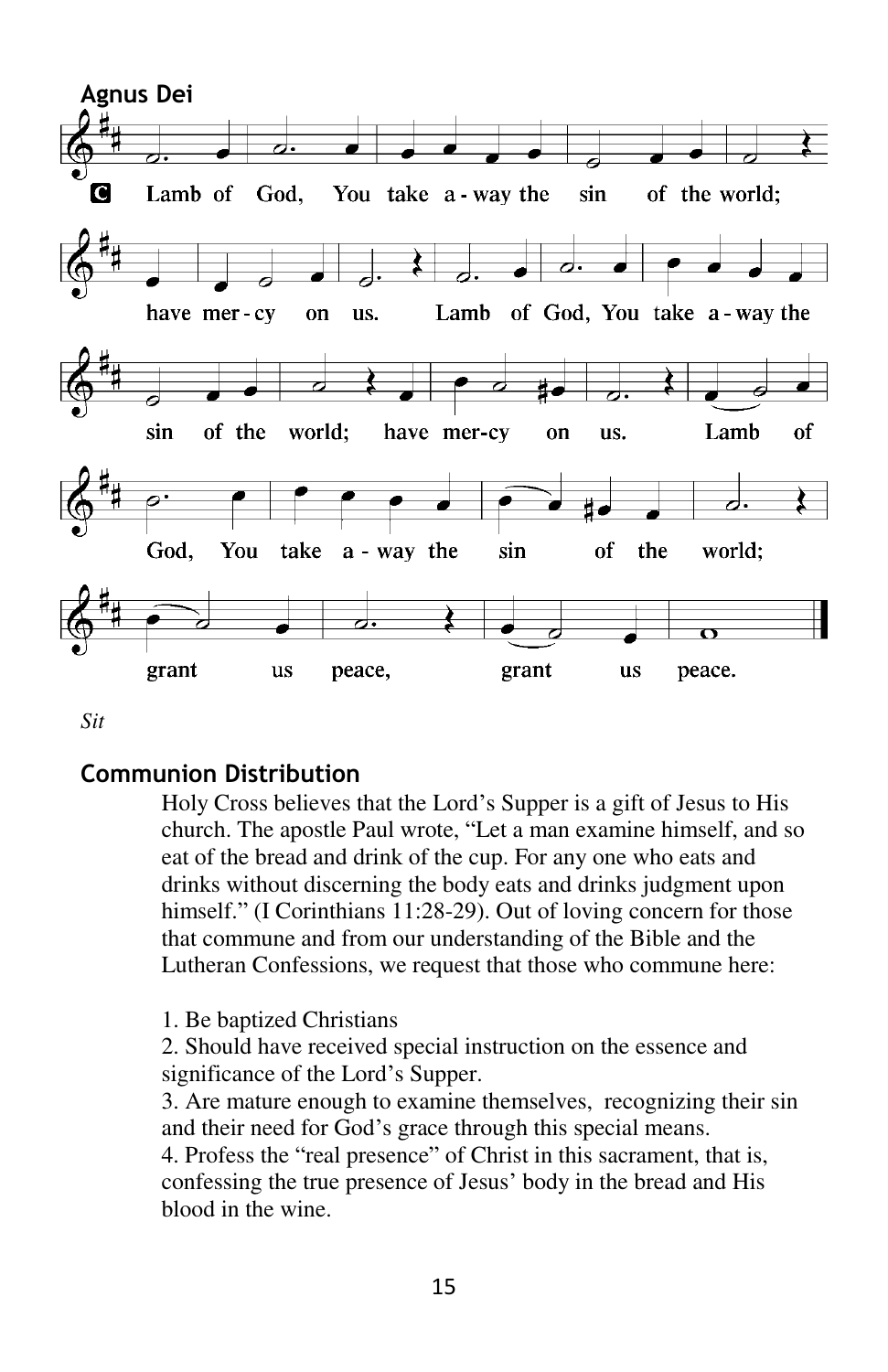We request that all that come to the Lord's Supper join us in acknowledging the preceding affirmations of our understanding of communion. Non-communing children may join their parents. They are asked to fold their hands for a blessing. If you have any questions, please feel free to speak with the pastor after the service.

If you are unable to drink wine, the inner tray has alcohol free wine. If you are in need of gluten free bread, please speak with one of the pastors.

#### *Stand*

P The body and blood of our Lord Jesus Christ strengthen and preserve you in body and soul to life everlasting. Depart  $\pm$  in peace.



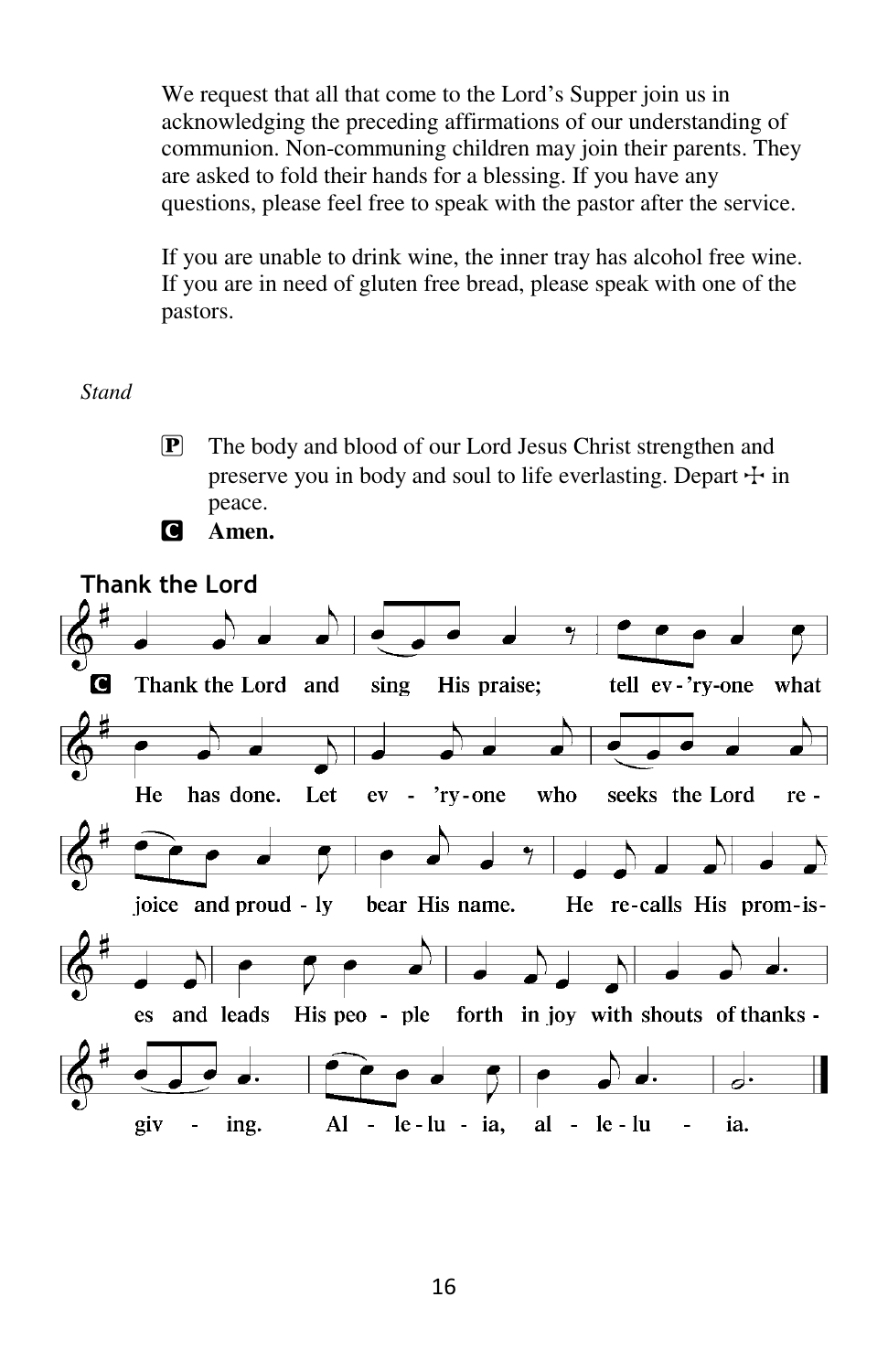# **Post-Communion Collect**

# $\Delta$  Let us pray.

We give thanks to You, almighty God, that You have refreshed us through this salutary gift, and we implore You that of Your mercy You would strengthen us through the same in faith toward You and in fervent love toward one another; through Jesus Christ, Your Son, our Lord, who lives and reigns with You and the Holy Spirit, one God, now and forever.

men.



C.  $\mathbf{A}$ 

# **Benediction** $\overline{\mathbf{o}}$ **P** The Lord bless you and keep you. The Lord make His face shine on you and be gracious to you. The Lord look upon you with favor and  $\pm$  give you peace.  $\overline{\mathbf{o}}$